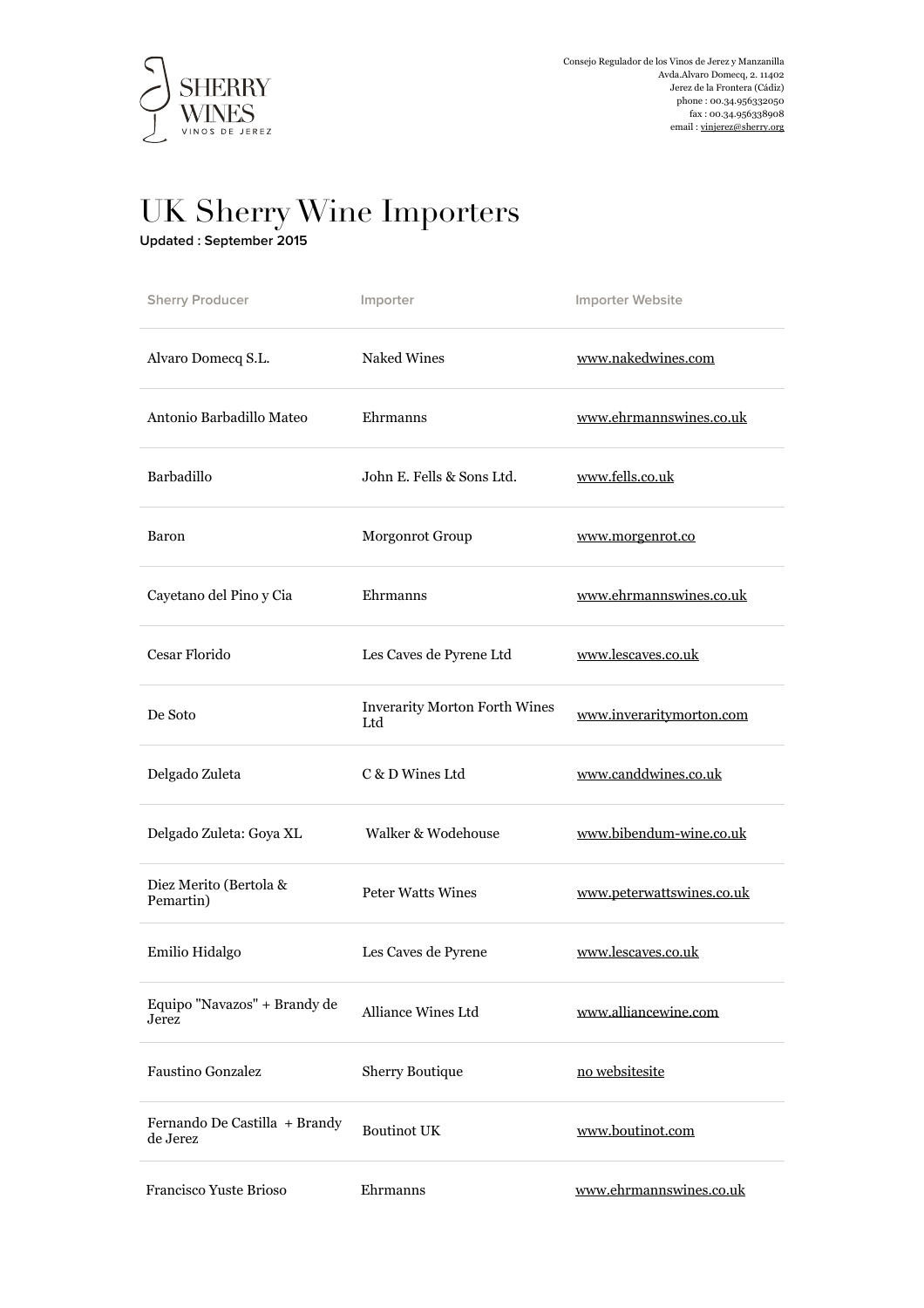

Consejo Regulador de los Vinos de Jerez y Manzanilla Avda.Alvaro Domecq, 2. 11402 Jerez de la Frontera (Cádiz) phone : 00.34.956332050 fax : 00.34.956338908 email : [vinjerez@sherry.org](mailto:vinjerez@sherry.org)

| <b>Sherry Producer</b>                                    | Importer                  | Importer Website          |
|-----------------------------------------------------------|---------------------------|---------------------------|
| Garcia Jarana                                             | Ehrmanns                  | www.ehrmannswines.co.uk   |
| Gonzalez Byass                                            | Gonzalez Byass U.K. Ltd   | www.gonzalezbyassuk.com   |
| Gutierrez Colosia                                         | Alliance Wines Ltd        | www.alliancewine.com      |
| Gutierrez Colosia                                         | Marussia Beverages UK Ltd | en.marussiabeverages.com  |
| Harveys                                                   | Maxxium Ltd               | www.maxxium.co.uk         |
| Heredos de Argueso                                        | Marussia Beverages UK Ltd | en.marussiabeverages.com  |
| Hidalgo - La Gitana + Brandy<br>de Jerez + Sherry Vinegar | Mentzendorff              | www.mentzendorff.co.uk    |
| La Cigarrera                                              | de Vinos                  | devinos.co.uk             |
| La Guita Manzanilla                                       | Enotria Winesellars Ltd   | www.enotria.co.uk         |
| Lustau + Brandy de Jerez                                  | Fields, Morris & Verdin   | www.fmvwines.com          |
| Lustau: La Ina, Botaina, Rio<br>Viejo,                    | Bibendum Wine Ltd         | www.bibendum-wine.co.uk   |
| Maestro Sierra                                            | Indigo Wines Ltd          | www.indigowine.com        |
| Marques de Real Tesoro                                    | PLB Group Ltd             | www.bibendum-wine.co.uk   |
| Miguel Fontadez Florido                                   | Ehrmanns                  | www.ehrmannswines.co.uk   |
| Mira la Mar (AECOVI) +<br>Brandy de Jerez                 | Ellis of Richmond         | www.ellisofrichmond.co.uk |
| Monteagvdo                                                | Borough Wines Ltd         | boroughwines.co.uk        |